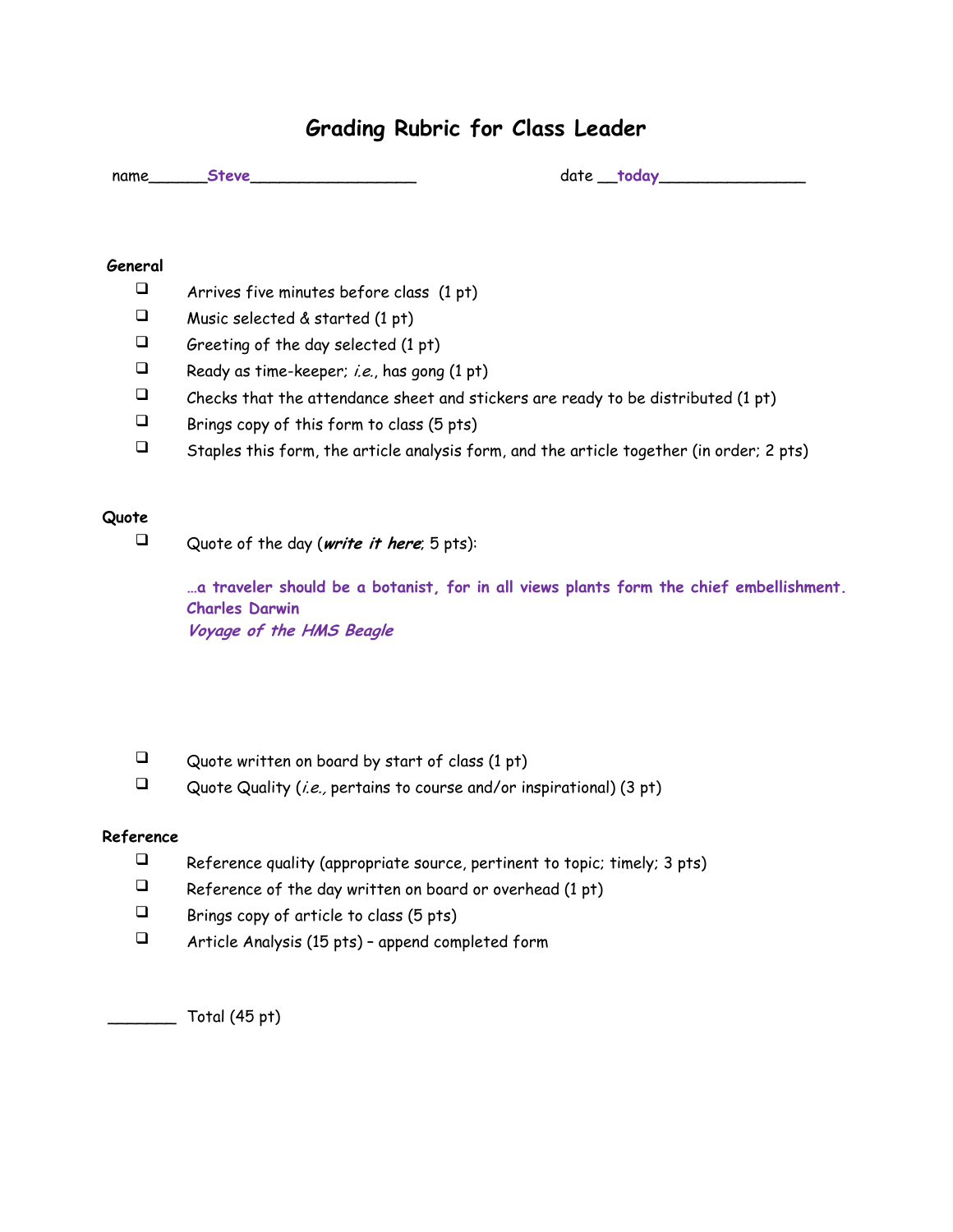Name Steve

# Article Analysis

1. Citation (full citation, proper format; 3 pts):

**Wilf, P (1997) When are leaves good thermometers? A new case for leaf margin analysis. Paleobiology 23: 373 – 390.** 

2. Background/Research Problem (Provide some background to put the study into perspective; 2 pts):

**Some plants have leaves with smooth, or entire, margins. The leaves of other species have teeth or serrations. Several studies have shown that the proportion of plants growing in an area with smooth leaf margins is directly correlated with the mean annual temperature (MAT) of that area. In other words, the more plants that have entire leaf margins the warmer it is.** 

3. Question (What question/s was the author trying to answer?; 2 pts):

**How accurate are climate models that use just leaf margins compared to those climate models that rely on other features as well?**

4. Methods (Briefly, what did the author do?; 2 pts):

**The author collected data from leaves of woody plants from many locations around the globe and compared it to the mean annual temperature of the area. Mathematical equations were developed to correlate the assorted variables.**

5. Results (What did the author discover?; 2 pts):

**This study showed that a climate model using leaf margins and many other leaf features was no more accurate for determining MAT than a simple analysis using just leaf margins. This study also showed that it is important to use an adequate number of species in the analysis or else the result will be biased and the MAT will not be accurate.** 

6. Conclusion (What conclusions can you draw from this study?; 2 pts):

**The relationship between leaf margin and climate provides an important tool with which to reconstruct past climate. Paleobotanists can estimate climate in the geological past by simply analyzing the frequency of smooth and toothed leaf margins in a collection of**